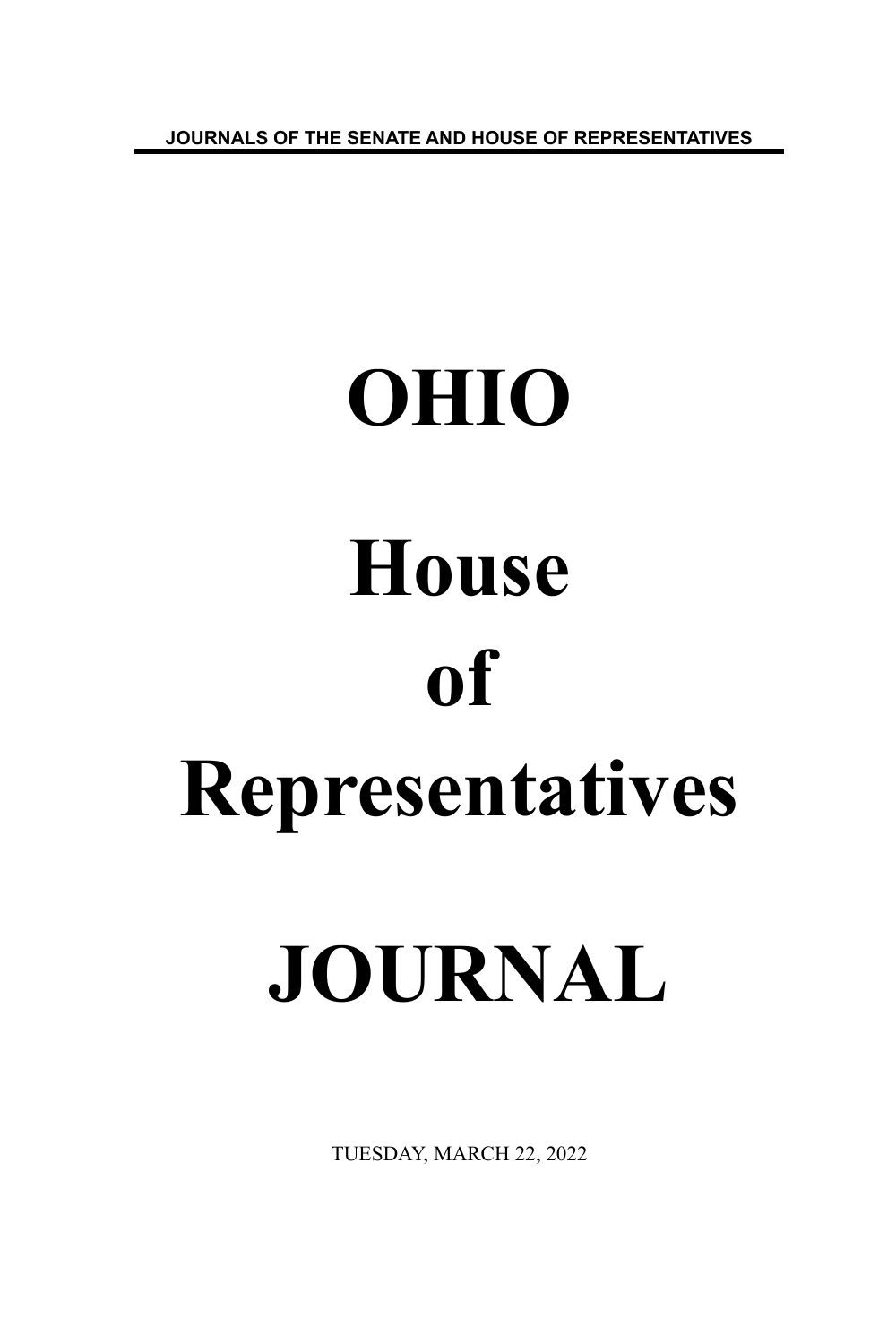# ONE HUNDRED THIRTY-SEVENTH DAY Hall of the House of Representatives, Columbus, Ohio **Tuesday, March 22, 2022, 9:00 o'clock a.m.**

The House met pursuant to adjournment.

Pursuant to House Rule No. 23, the Clerk called the House to order.

Representative Abrams was selected to preside under the Rule.

The journal of yesterday was read and approved.

#### **REPORTS OF STANDING AND SELECT COMMITTEES AND BILLS FOR SECOND CONSIDERATION**

Representative Miranda reported for the Rules and Reference committee recommending that the following House Bills and Senate Bills be considered for the second time and referred to the following committees for consideration:

**H. B. No. 590** - Representative Boggs TO DESIGNATE A PORTION OF I-270 IN FRANKLIN COUNTY AS THE "MURRAY EBNER, HOLOCAUST SURVIVOR AND KOREAN WAR VETERAN, MEMORIAL HIGHWAY." To the committee on Transportation and Public Safety

**H. B. No. 591** - Representatives Sweeney and Click TO DESIGNATE "EATING DISORDERS AWARENESS WEEK" IN OHIO. To the committee on Health

**H. B. No. 592** - Representative Hicks-Hudson TO ESTABLISH THE URBAN FARMER YOUTH INITIATIVE PILOT PROGRAM AND TO MAKE AN APPROPRIATION. To the committee on Agriculture and Conservation

**H. B. No. 593** - Representatives Humphrey and Seitz TO ALLOW A CANDIDATE TO USE CAMPAIGN FUNDS TO PAY CERTAIN CHILD CARE COSTS. To the committee on Government Oversight

**H. B. No. 594** - Representative Seitz TO MAKE CHANGES REGARDING THE OHIO ELECTIONS COMMISSION AND THE CAMPAIGN FINANCE LAW. To the committee on Government Oversight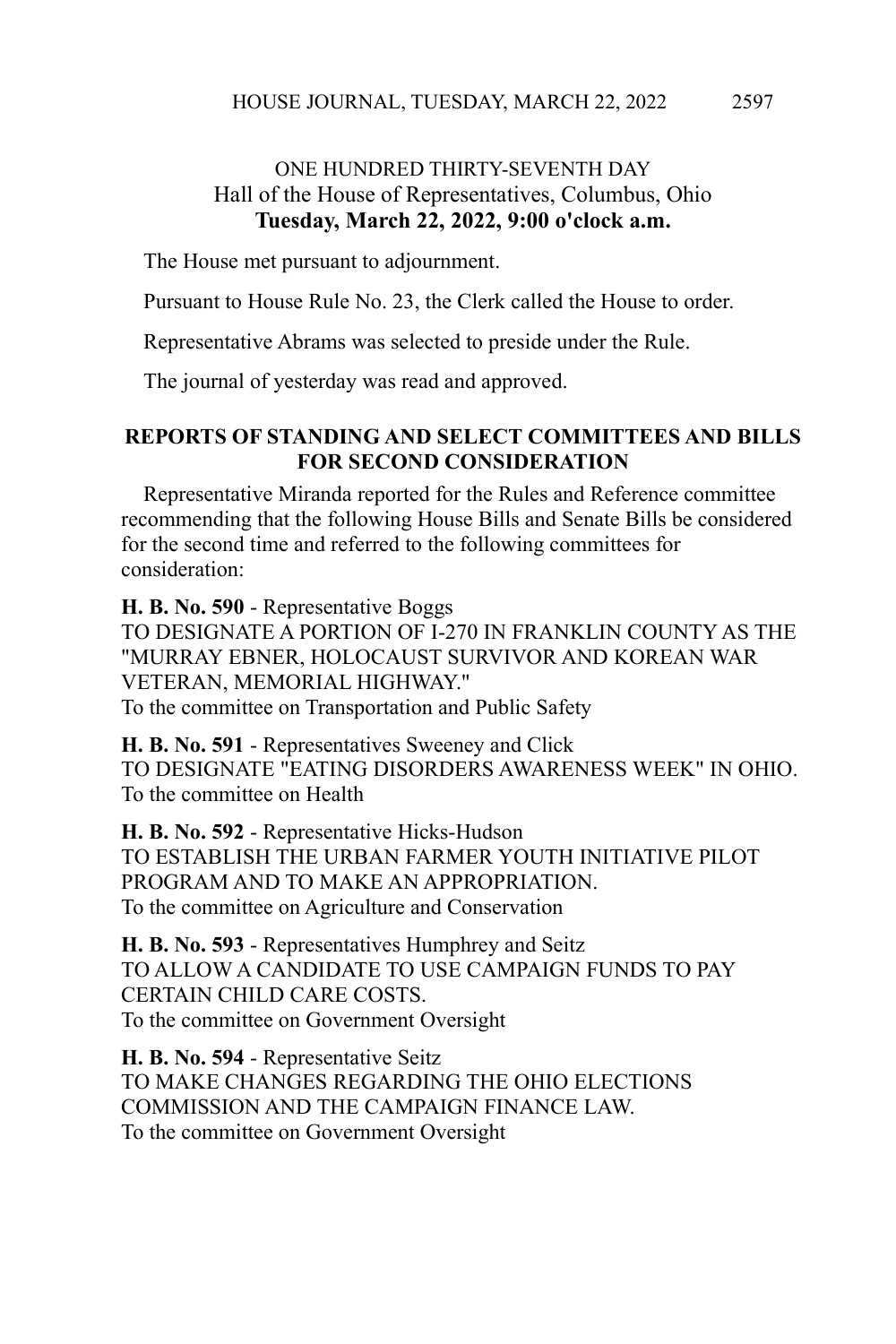**H. B. No. 595** - Representative Carruthers TO EXEMPT FROM SALES TAX MEMBERSHIPS TO GYMS OR OTHER RECREATIONAL FACILITIES OPERATED BY NONPROFIT 501(C)(3) ORGANIZATIONS.

To the committee on Ways and Means

**H. B. No. 596** - Representatives Miller, A. and Hicks-Hudson TO ALLOW CERTAIN UNIFORMED SERVICES AND OVERSEAS ABSENT VOTERS TO SUBMIT THEIR VOTED BALLOTS ELECTRONICALLY TO THE BOARDS OF ELECTIONS. To the committee on Government Oversight

**H. B. No. 597** - Representative Oelslager TO REVISE THE LAW REGARDING PRIORITY FOR CLASSROOM FACILITIES PROJECTS FOR WHICH THE PRIOR CONDITIONAL APPROVAL LAPSED AND TO MAKE CAPITAL REAPPROPRIATIONS FOR THE BIENNIUM ENDING JUNE 30, 2024. To the committee on Finance

**H. B. No. 598** - Representative Schmidt TO ENACT THE HUMAN LIFE PROTECTION ACT TO PROHIBIT ABORTIONS BASED UPON A CONDITION PRECEDENT. To the committee on Government Oversight

**H. B. No. 599** - Representatives Lanese and Carruthers TO ENACT THE ENTERTAINMENT TECHNOLOGY INITIATIVE, AUTHORIZING A REFUNDABLE INCOME TAX CREDIT FOR CERTAIN ENTERTAINMENT TECHNOLOGY COMPANIES ENGAGED IN POSTPRODUCTION AND DIGITAL DISTRIBUTION SERVICES. To the committee on Ways and Means

**H. B. No. 600** - Representative Roemer TO EXPAND OHIO'S MEDICAID COMPONENT KNOWN AS THE PROGRAM OF ALL-INCLUSIVE CARE FOR THE ELDERLY (PACE) AND TO MAKE AN APPROPRIATION. To the committee on Finance

**S. B. No. 46** - Senators Yuko and Rulli TO CREATE THE COMMISSION ON EASTERN EUROPEAN AFFAIRS AND THE OFFICE OF EASTERN EUROPEAN AFFAIRS AND TO MAKE AN APPROPRIATION.

To the committee on Government Oversight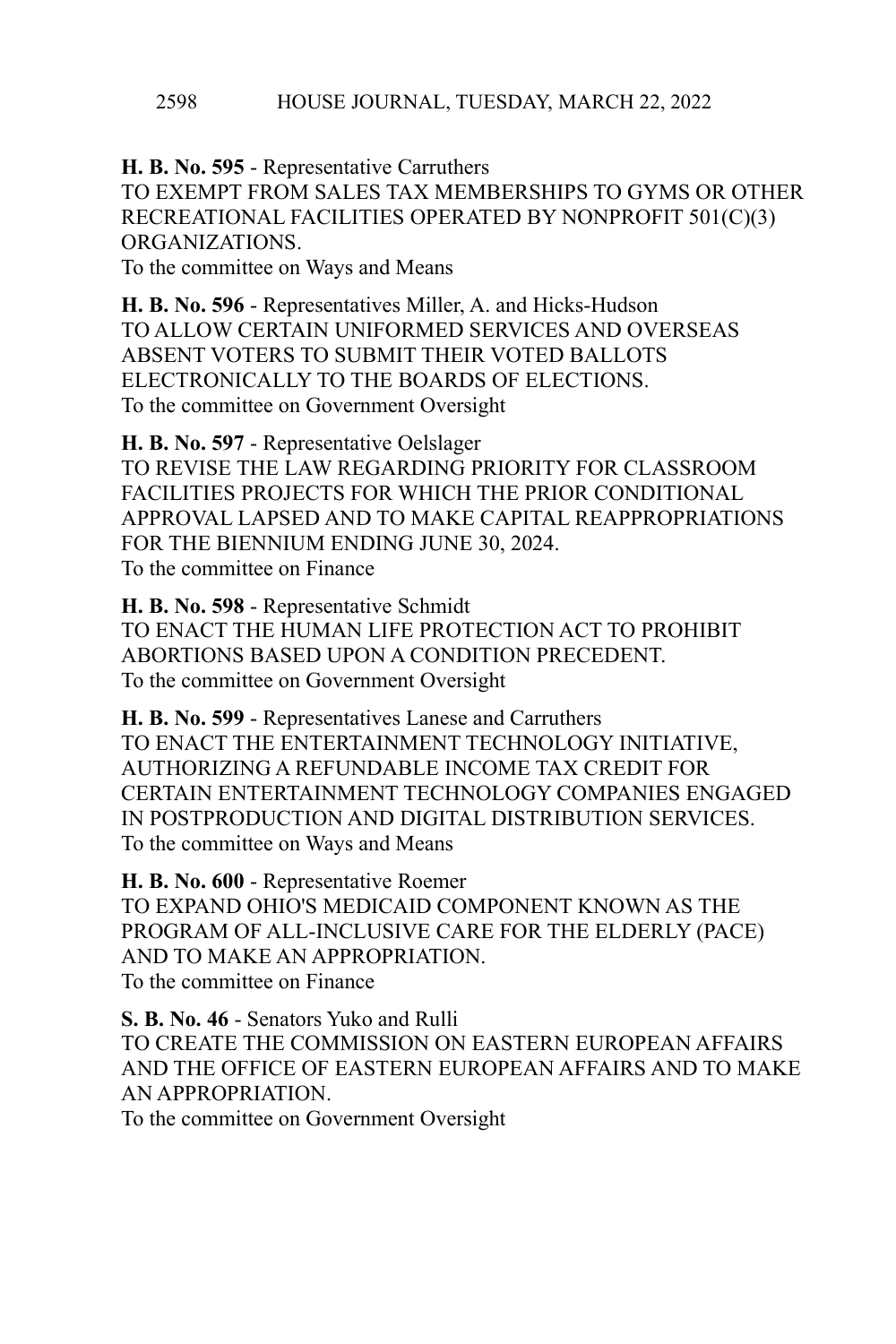**Sub. S. B. No. 239** - Senator Blessing REGARDING QUALIFICATIONS FOR PROFESSIONAL TREATMENT **STAFF** To the committee on State and Local Government

**Sub. S. B. No. 249** - Senator Wilson TO CREATE A REGULATORY SANDBOX PROGRAM FOR NOVEL FINANCIAL PRODUCTS AND SERVICES. To the committee on Financial Institutions

| CINDY ABRAMS           |
|------------------------|
| <b>DON JONES</b>       |
| <b>SCOTT OELSLAGER</b> |
| <b>BILL SEITZ</b>      |
|                        |

Representative Jones moved that the House and Constitutional Rules requiring bills to be considered by each house on three different days be suspended as to the second consideration of all House Bills and Senate Bills contained in the report of the committee on Rules and Reference.

The motion was agreed to without objection.

The report was agreed to.

Said House Bills and Senate Bills were considered the second time and referred as recommended.

# **MOTIONS AND RESOLUTIONS**

 Representative Miranda reported for the Rules and Reference committee recommending that the following House Concurrent Resolutions, House Resolution and Senate Concurrent Resolution be introduced and referred to the following committees for consideration:

**H. C. R. No. 45** - Representatives Brinkman and Denson URGING THE GOVERNOR TO DECLARE A STATE OF EMERGENCY ON CHILDHOOD TRAUMA IN OHIO. To the committee on Behavioral Health and Recovery Supports

**H. C. R. No. 46** - Representatives Johnson and Wilkin TO URGE PRESIDENT BIDEN NOT TO RECOMMEND TO CONGRESS THAT THE VETERANS AFFAIRS MEDICAL CENTER LOCATED IN CHILLICOTHE, OHIO BE CLOSED. To the committee on Armed Services and Veterans Affairs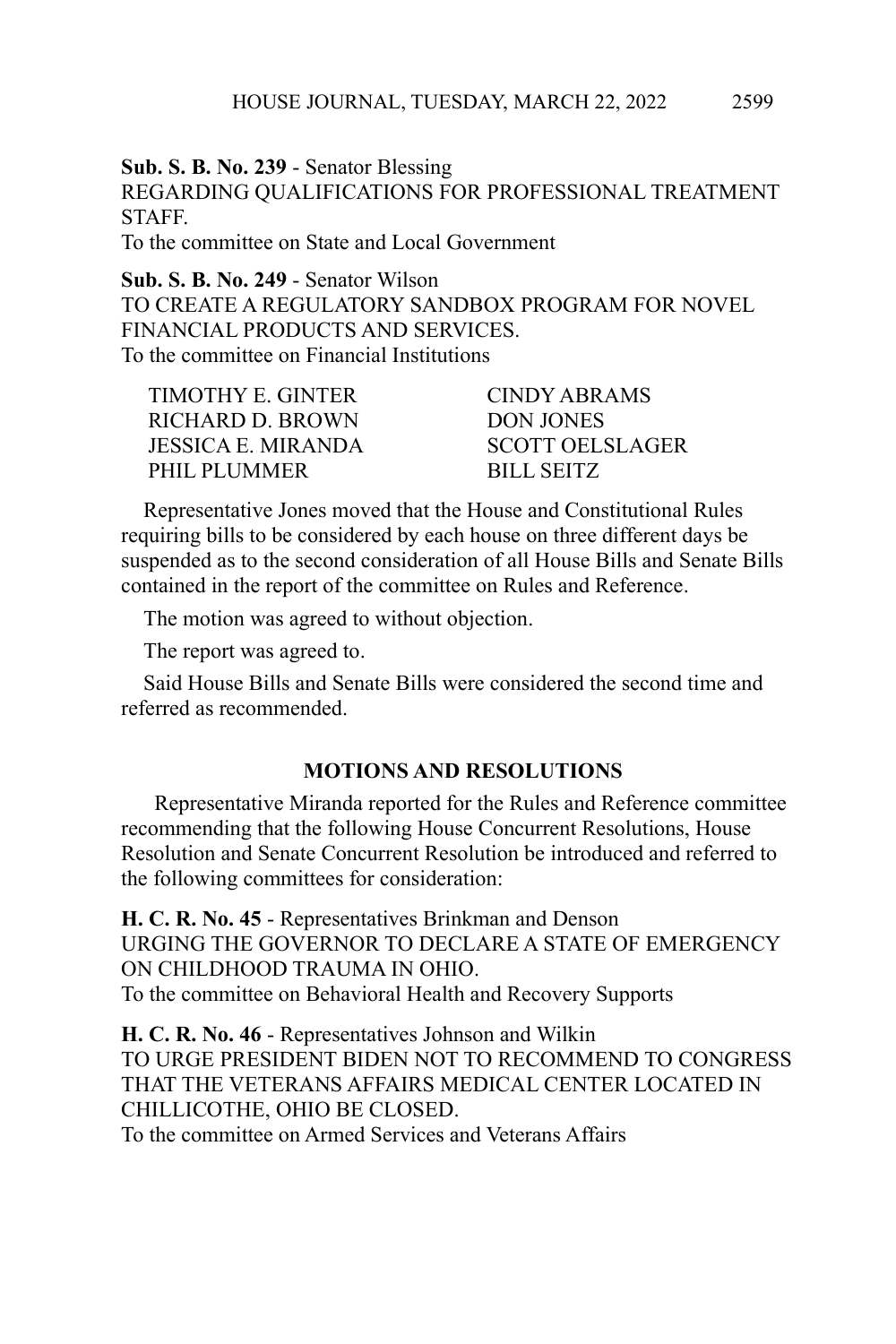**H. R. No. 223** - Representative Galonski

TO URGE THE OHIO DEPARTMENT OF EDUCATION TO INSTITUTE A MANDATORY FOUR-YEAR LIFE SKILLS PROGRAM. To the committee on Primary and Secondary Education

**S. C. R. No. 14** - Senator Schaffer TO URGE CONGRESS TO MAKE CHANGES TO THE FAIR LABOR STANDARDS ACT TO ALLOW A PERSON UNDER 16 YEARS OF AGE TO BE EMPLOYED BETWEEN 7 P.M. AND 9 P.M. DURING THE SCHOOL YEAR. To the committee on Commerce and Labor

# /s/ TIMOTHY E. GINTER Timothy E. Ginter, Vice Chair

Representative Jones moved that the Rules and Reference committee report on resolutions be agreed to and that the House Concurrent Resolutions, House Resolution and Senate Concurrent Resolution contained therein be introduced and referred as recommended.

The motion was agreed to.

Said House Concurrent Resolutions, House Resolution and Senate Concurrent Resolution were introduced and referred as recommended.

Representative Miranda reported for the Rules and Reference committee recommending that the following resolutions be read by title only and approved:

### **H. R. No. 209** - **Representative Miller, J.**

Honoring the Marion L. Steele High School cheerleading team on winning a 2022 OASSA Division II State Championship.

### **H. R. No. 210** - **Representative Lepore-Hagan**

Honoring Christ Lutheran Church on its Centennial.

### **H. R. No. 211** - **Representatives Crossman and Patton**

Honoring the Padua Franciscan High School figure skating team as the 2022 State Champion.

### **H. R. No. 212** - **Representative Lightbody**

Honoring the New Albany High School girls swimming and diving team on winning the 2022 Division I State Championship.

### **H. R. No. 213** - **Representative Lightbody**

Honoring the Gahanna Lincoln High School girls 200-yard medley relay team as the 2022 Division I State Champion.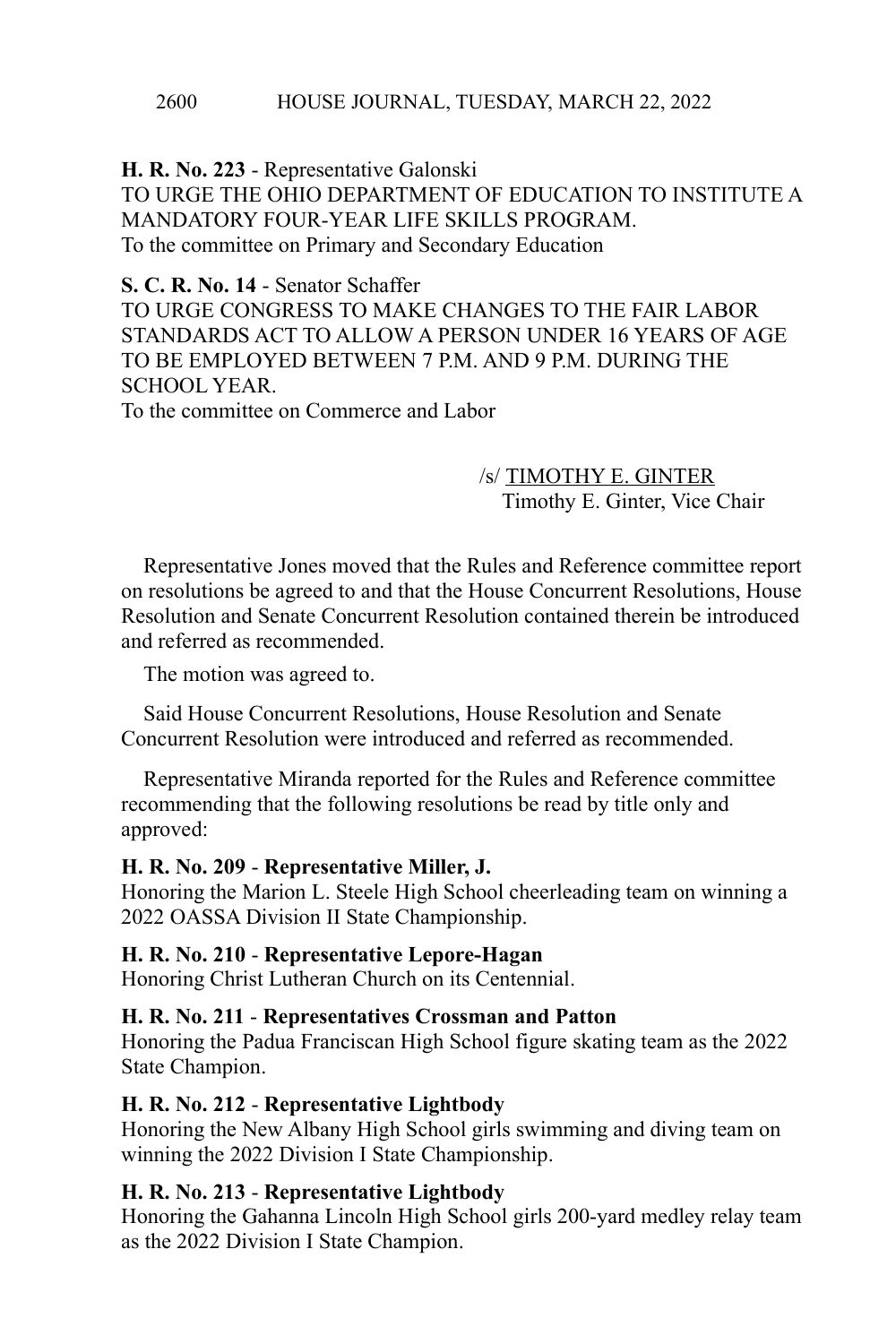# **H. R. No. 214** - **Representative White**

Honoring Grace Hartman as the 2021-2022 Gatorade Ohio Girls Cross Country Player of the Year.

# **H. R. No. 215** - **Representative Miller, J.**

Honoring the Firelands High School cheerleading team as a 2022 Division IV State Champion.

# **H. R. No. 216** - **Representative Lipps**

Honoring the Waynesville High School cheerleading team on winning the 2022 Division 4 Game-Day Building State Championship.

### **H. R. No. 217** - **Representative White**

Honoring the Archbishop Alter High School girls basketball team as the 2022 Division II State Champion.

# **H. R. No. 218** - **Representative Miller, J.**

Honoring Makayla Velasquez as the 2022 Division I State Girls Bowling Champion.

# **H. R. No. 219** - **Representative Jones**

Honoring Caden Stout as a 2022 Division II State Wrestling Champion.

# **H. R. No. 220** - **Representatives Young, T. and White**

Honoring the Centerville High School boys bowling team on winning the 2022 OHSAA Division I State Championship.

### **H. R. No. 221** - **Representative Russo**

Honoring the Upper Arlington High School girls 200-yard freestyle relay team as the 2022 Division I State Champion.

# **H. R. No. 222** - **Representative Russo**

Honoring Grant Gooding on winning a 2022 Division I State Swimming Championship title.

> /s/ TIMOTHY E. GINTER Timothy E. Ginter, Vice Chair

Representative Jones moved that the Rules and Reference committee report on resolutions be agreed to and that the resolutions contained therein be approved.

The motion was agreed to.